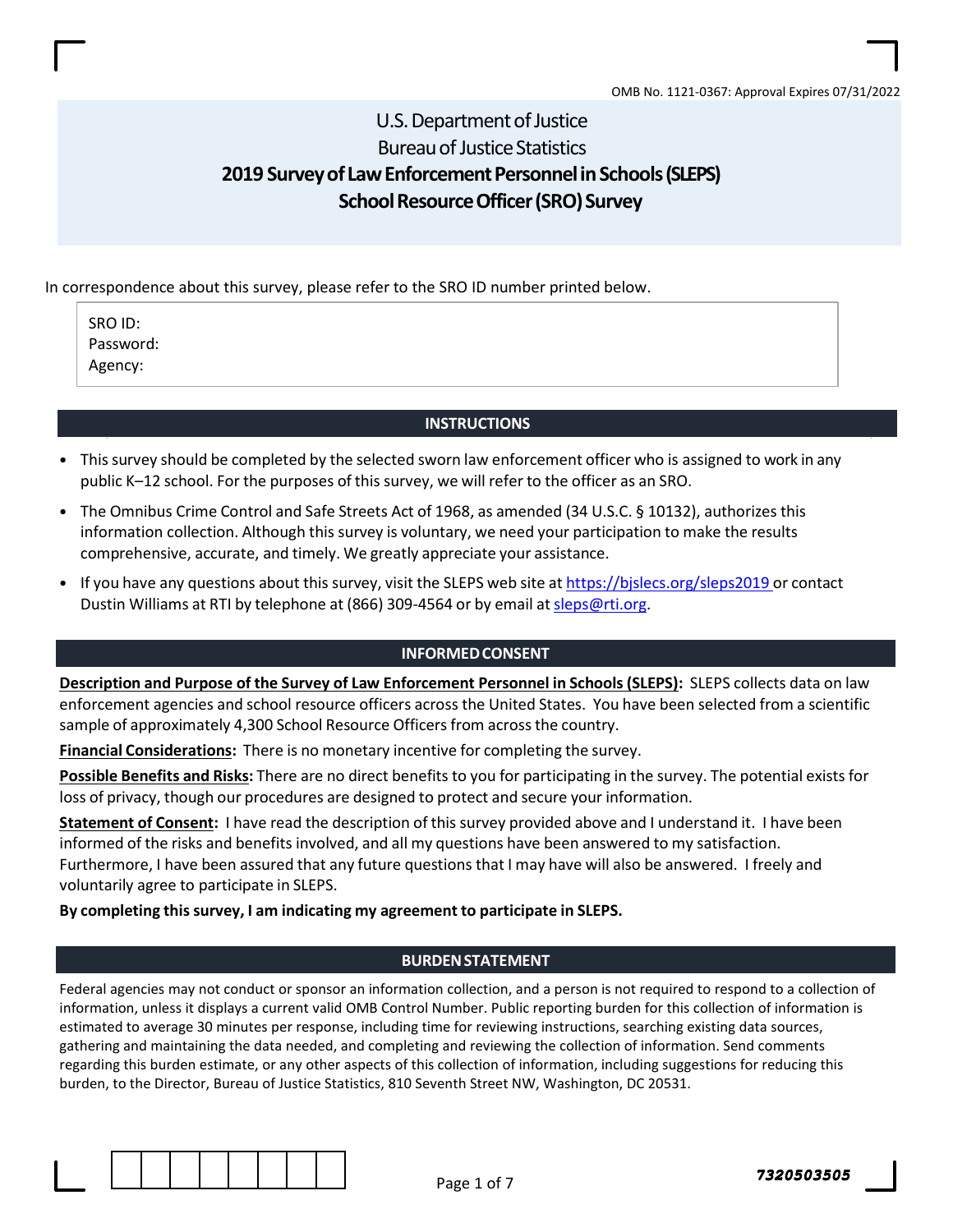## SRO CHARACTERISTICS

- 1. Approximately how many years have you served as a sworn law enforcement officer? Mark only one.
	- Less than 1 year
	- $O$  1–2 years
	- 3–5 years
	- $O$  6–10 years
	- O More than 10 years
- 2. Approximately how many years have you worked as an SRO in your career? Please count the total number of years you've worked as an SRO even if you held other positions at times. Mark only one.
	- Less than 1 year
	- $O$  1–2 years
	- 3–5 years
	- $O$  6–10 years
	- O More than 10 years
- 3. Do you currently work as an SRO?
	- Yes
	- O No Go to END
- 4. Approximately how many years have you worked as an SRO at your current assignment? Mark only one.
	- Less than 1 year
	- $O$  1–2 years
	- 3–5 years
	- $O$  6–10 years
	- O More than 10 years
- 5. Is your assignment as an SRO a single permanent assignment (i.e., you only serve as an SRO) or do you rotate to other assignments (e.g., juvenile detective, routine patrol)? Mark only one.
	- O Single permanent assignment
	- O Rotate to other assignments
- 6. Are you currently certified by a national or state SRO association? Mark all that apply.
	- $\Box$  Yes national association (i.e., National Association of School Resource Officers)
	- $\square$  Yes state association
	- $\Box$  No
- 7. For what part of the year are you currently assigned as an SRO? Mark only one.
	- During part of the school year
	- During the full traditional school year
	- Year-round
- 8. To how many schools are you currently assigned as an SRO? Please do not include schools where you might be called in to help, but are not part of your official assignment.
	- One
	- O Two
	- O Three
	- O Four
	- O Five or more

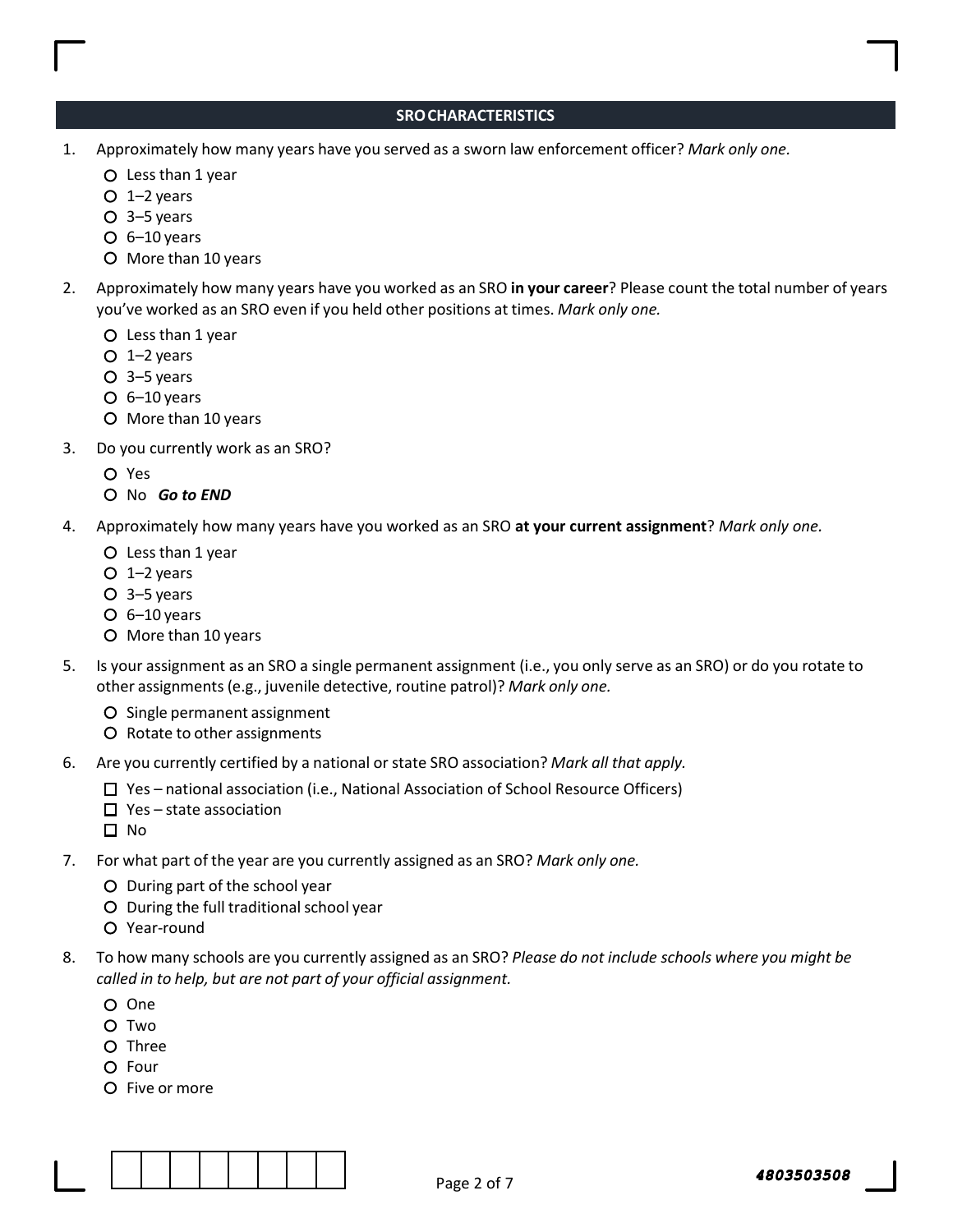- 9. What is your age?
	- 18–24 years old
	- 25–34 years old
	- 35–49 years old
	- 50–65 years old
	- 66 years old or older
- 10. What is your sex?
	- O Male
	- O Female
- 11. Are you Spanish, Hispanic, or Latino?
	- Yes
	- O No
- 12. Please choose one or more races that you consider yourself to be:
	- □ White
	- □ Black or African American
	- □ American Indian or Alaska Native
	- $\square$  Asian
	- □ Native Hawaiian or Other Pacific Islander
	- $\Box$  Other (Please specify):

## SRO TRAINING

## The next set of questions is about your training on law enforcement, prevention and planning, and social and behavioral topics.

13. At any point during your career, have you received any training on any of the following law enforcement topics?

| Law enforcement activity/topic: |                                            |         | No |
|---------------------------------|--------------------------------------------|---------|----|
| a.                              | De-escalation strategies and techniques    | $\circ$ |    |
| b.                              | Gangs                                      | Ő       |    |
| $\mathsf{C}$ .                  | Procedures for handling juvenile offenders | $\circ$ |    |
| d.                              | Responding to incidents in the classroom   | O       |    |
| e.                              | Social media monitoring                    | $\circ$ |    |
|                                 | Use of deadly force                        | O       |    |
| g.                              | Use of less-lethal force                   |         |    |

14. At any point during your career, have you received any training on any of the following prevention and planning topics?

| Prevention and planning topic/activity: |                                                                                                               |         | No       |
|-----------------------------------------|---------------------------------------------------------------------------------------------------------------|---------|----------|
| a.                                      | Administering special safety programs (e.g., drugs, legal issues, crime awareness, and<br>distracted driving) |         |          |
| b.                                      | <b>Bullying deterrence</b>                                                                                    | O       |          |
| $\mathsf{C}$ .                          | Crisis preparedness planning                                                                                  | $\circ$ | $\Omega$ |
|                                         | d. Security audits/assessments of school campuses                                                             | O       | ∩        |
|                                         | e. Substance abuse recognition                                                                                | $\circ$ | $\Omega$ |
|                                         | Truancy intervention                                                                                          |         |          |

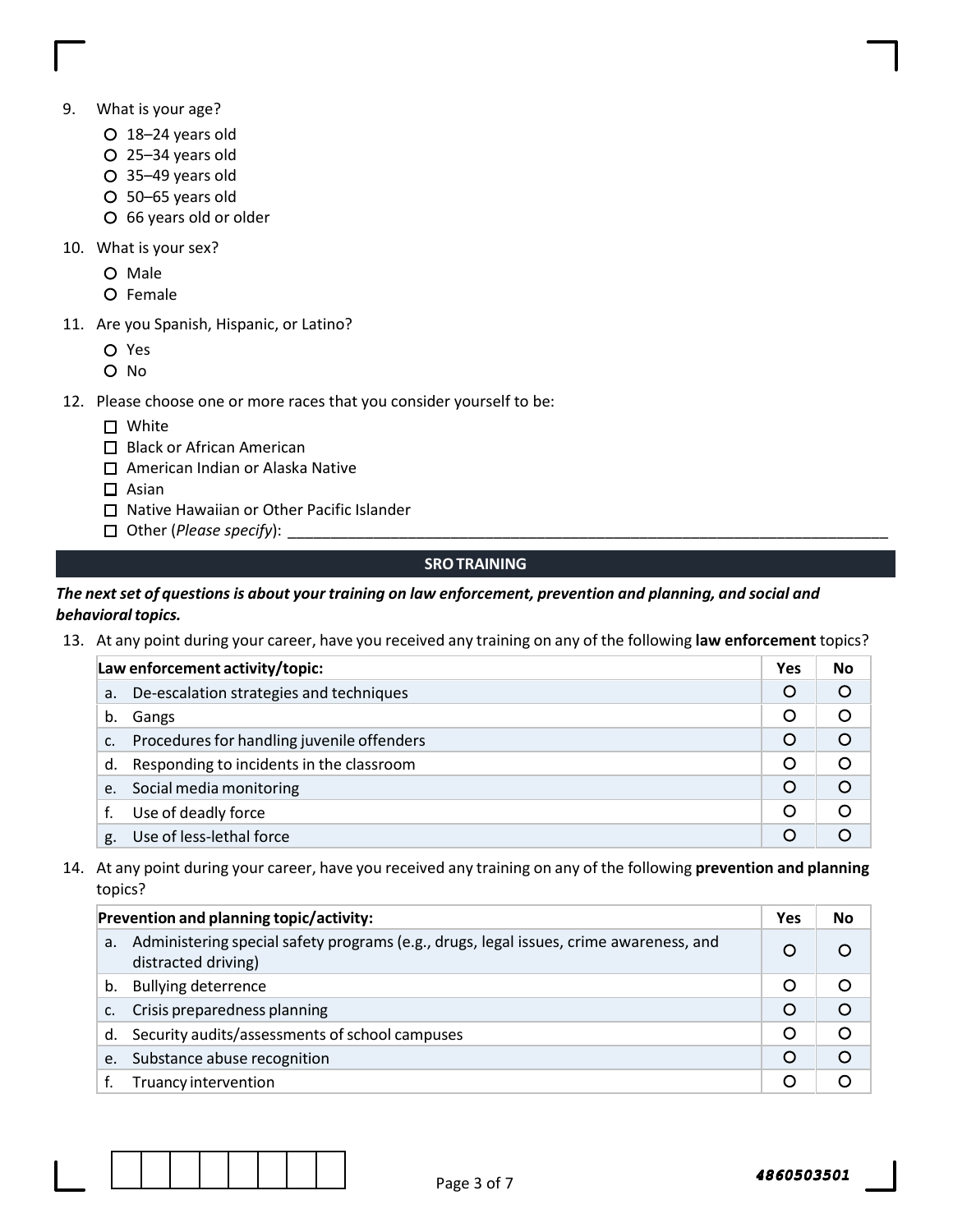15. At any point during your career, have you received any training on any of the following social and behavioral topics?

| Social and behavioral topic: |                                                 |         | No       |
|------------------------------|-------------------------------------------------|---------|----------|
| a.                           | Child/adolescent psychology/development         | O       | $\circ$  |
| h.                           | Conflict resolution                             | O       | $\circ$  |
| $\mathsf{C}$ .               | Cultural sensitivity and/or cultural competency | $\circ$ | $\circ$  |
| d.                           | Mental health issues                            | O       | $\circ$  |
| e.                           | Mentoring staff, students, and/or families      | $\circ$ | $\Omega$ |
| f.                           | Positive school discipline (e.g., PBIS)         | O       | ◯        |
| g.                           | Trauma-informed practices                       | O       | $\Omega$ |
| h.                           | Working with students with disabilities         | O       |          |

## SRO ACTIVITIES

The next set of questions is about activities you performed in the past 30 days as part of your SRO duties. We are interested in law enforcement, mentoring, and teaching activities.

- 16. As part of your SRO duties, which of the following law enforcement activities did you perform on or around school grounds in the past 30 days? Mark all that apply or mark "None of the above."
	- $\square$  Conducted searches
	- $\square$  Conducted security audits/assessments of school campuses
	- $\square$  Conducted video surveillance/monitoring
	- $\Box$  Confiscated drugs
	- $\square$  Confiscated weapons
	- $\Box$  Interviewed a student in the absence of a parent or guardian
	- $\Box$  Interviewed a student in the presence of a parent or guardian
	- $\square$  Issued criminal citations
	- $\square$  Made arrests
	- $\square$  Monitored social media
	- $\square$  Participated in crisis preparedness planning
	- $\square$  Participated on a threat assessment team
	- $\square$  Patrolled school facilities
	- $\square$  Responded to calls for service on the school campus
	- $\square$  Responded to incidents in the classroom
	- $\Box$  Other (please specify):
	- $\Box$  None of the above
- 17. As part of your SRO duties, which of the following mentoring activities did you perform on or around school grounds in the past 30 days? Mark all that apply or mark "None of the above."
	- $\Box$  Advised school staff, students, or families (one-on-one, in a group, etc.)
	- $\Box$  Coached athletic programs
	- $\Box$  Field trip chaperone
	- $\square$  Participated in positive school discipline (e.g., PBIS)
	- $\square$  Supervised/coordinated non-athletic extracurricular activities
	- $\Box$  Truancy intervention
	- $\Box$  Other (please specify):
	- $\Box$  None of the above

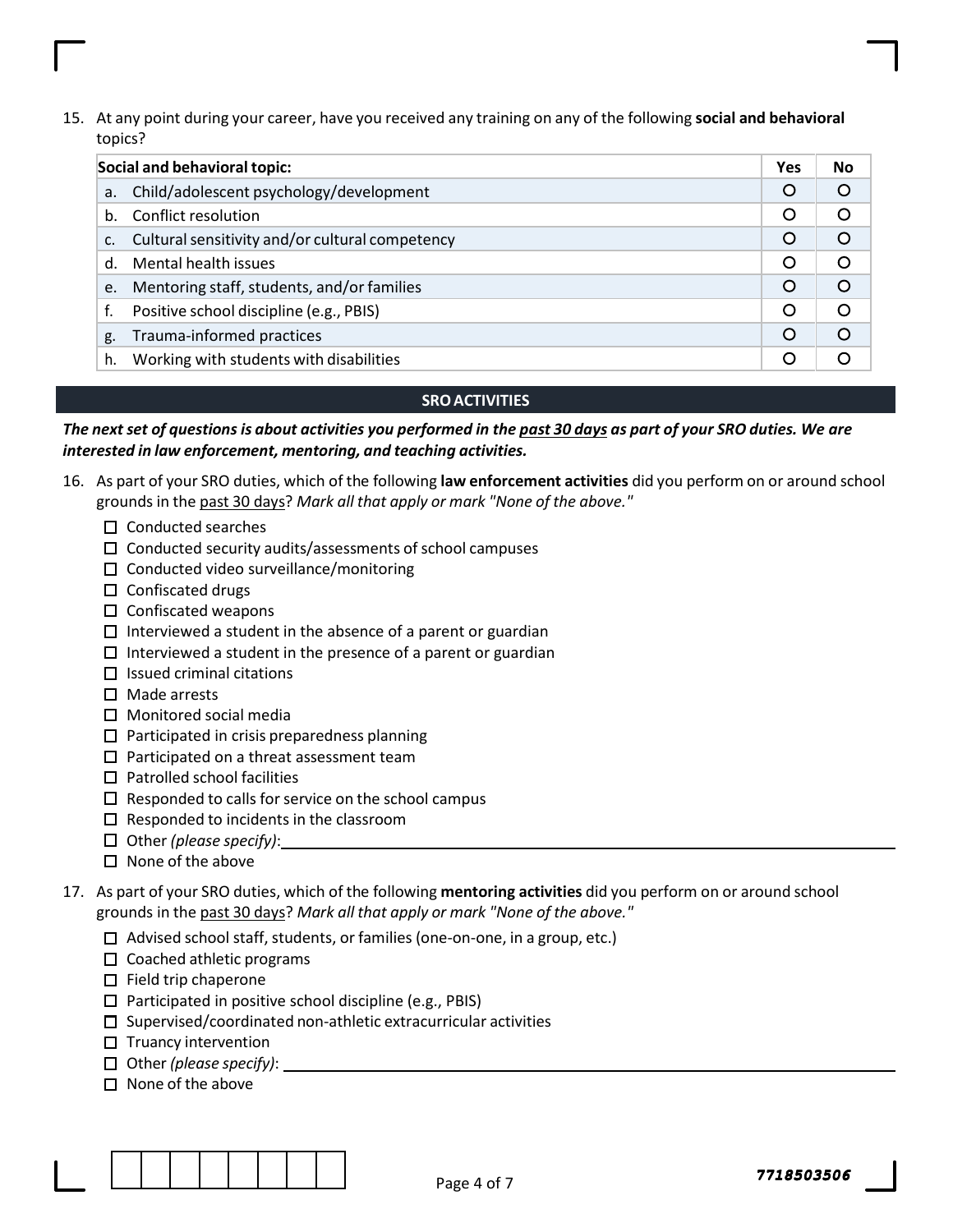- 18. As part of your SRO duties, which of the following teaching activities did you perform on or around school grounds in the past 30 days? Mark all that apply or mark "None of the above."
	- $\Box$  Administering special safety programs (e.g., drugs, legal issues, crime awareness, and distracted driving)
	- $\square$  Conflict resolution
	- $\Box$  Faculty/staff in-service presentations
	- $\square$  Parent organization presentations
	- $\Box$  Other (please specify):
	- $\Box$  None of the above
- 19. Approximately what percentage of your duty time was spent on the following in-school activities over the past 30 days? If you do not perform an activity, enter "0". The total of all activities should be 100%.

| <b>Activity:</b> |                                                                               | Percentage (out of 100) |
|------------------|-------------------------------------------------------------------------------|-------------------------|
| a.               | Conducting law enforcement activities                                         |                         |
| b.               | Conducting mentoring activities with students/staff/families                  |                         |
| $\mathsf{C}$ .   | Conducting teaching activities                                                |                         |
| d.               | Completing administrative functions/paperwork related to the above activities |                         |
| e.               | Other (please specify):                                                       |                         |
|                  | Total                                                                         | 100%                    |

20. During the past 12 months, have you arrested any student(s) for the following offenses?

| Offense: |                                                               |          | <b>No</b> |
|----------|---------------------------------------------------------------|----------|-----------|
| a.       | Assault on school staff/faculty/security/SROs                 | $\Omega$ | $\Omega$  |
| b.       | Disorderly conduct                                            | O        | $\Omega$  |
| c.       | Drug distribution                                             | O        | $\circ$   |
| d.       | Drug possession                                               | O        | O         |
| e.       | Electronic/social media crimes (e.g., cyberbullying, sexting) | O        | $\Omega$  |
| f.       | Failure to obey a police officer                              | Ω        | O         |
| g.       | Fighting                                                      | $\Omega$ | $\Omega$  |
| h.       | Theft                                                         | Ω        | O         |
| i.       | Threats against faculty                                       | $\Omega$ | $\Omega$  |
| j.       | Threats against school facility                               | ∩        | $\circ$   |
| k.       | Threats against students                                      | $\Omega$ | $\circ$   |
| ı.       | Weapon possession                                             | O        | $\circ$   |
| m.       | Weapon use                                                    | $\Omega$ | $\Omega$  |
| n.       | Other (please specify):                                       | ∩        | ∩         |

- 21. If you are in a situation where you arrest a student, what role does the school administration play in your arrest decision? Mark only one.
	- No impact, as arrest determination is made solely by myself or other sworn personnel
	- Memorandum of understanding or other agreement specifies situations where the school can have influence over my arrest decisions
	- O School administration reviews all arrest-eligible incidents and can provide input regarding my arrest decision
	- O SROs do not have arrest powers in my assigned school
	- O Other (please specify):

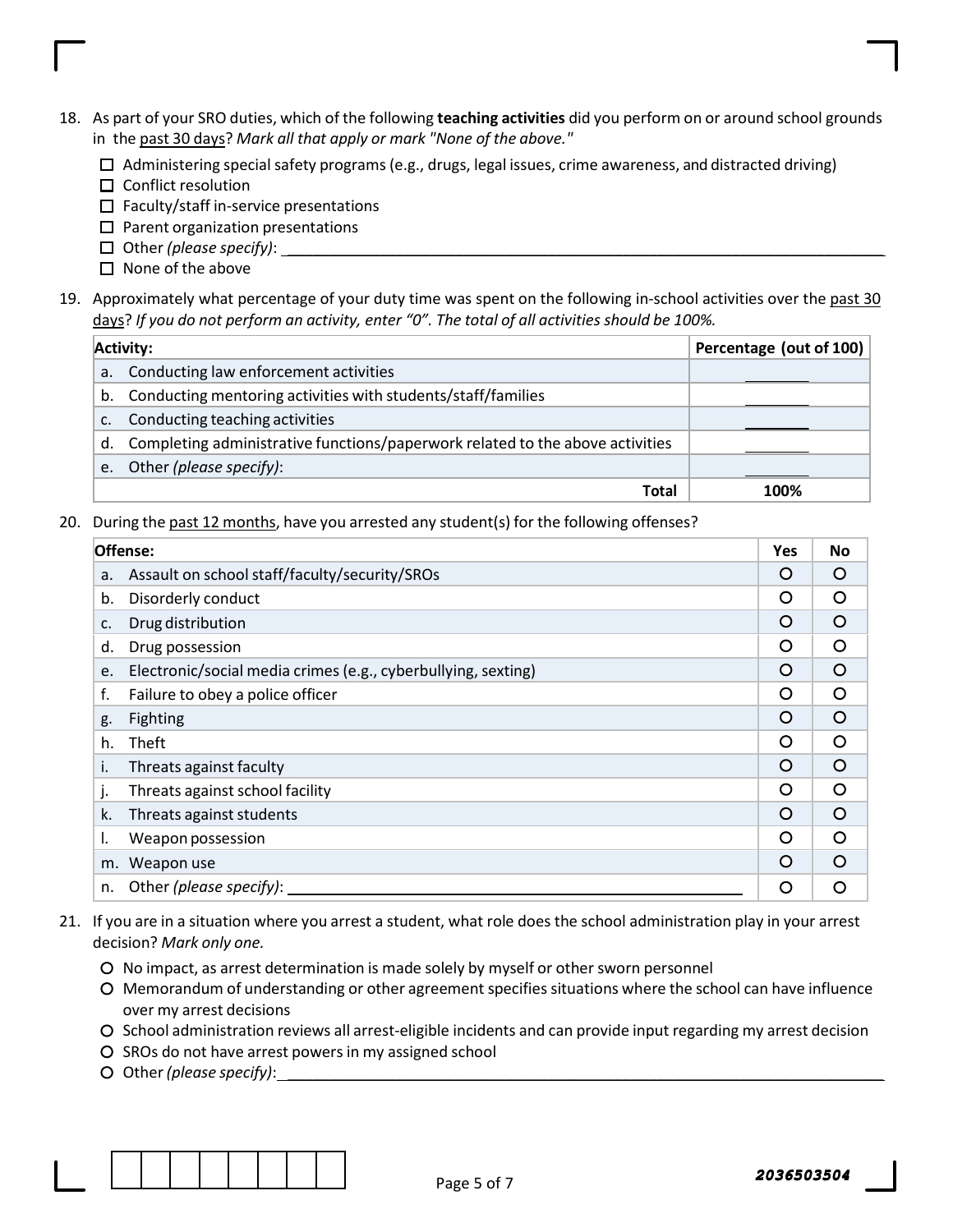- 22. Do you speak any language other than English?
	- $O$  Yes (Please specify):
	- O No **Go to Question 24**
- 23. Is this other language useful when interacting with students in the school to which you are assigned?
	- Yes
	- O No

## PRIMARILY ASSIGNED SCHOOL CHARACTERISTICS

The next set of questions focuses on the school to which you are primarily assigned. If you are assigned to more than one school, please answer based on the school where you spend most of your time. If your time is split evenly between 2 or more schools, please answer based on the school you worked in most recently.

24. Which type of school do you primarily serve in your current assignment as an SRO? Mark only one.

- Elementary school (lowest grade is not higher than grade 3 and the highest grade is not higher than grade 8)
- Middle school (lowest grade is not lower than grade 4 and the highest grade is not higher than grade 9)
- O High school (lowest grade is not lower than grade 9 and the highest grade is not higher than grade 12)
- Combined school (e.g., K–8, K–12)
- 25. On average, how many hours per week do you work at this school?
- 26. Are there known gangs at the school to which you are primarily assigned?
	- Yes
	- O No
	- Don't know
- 27. Not counting yourself, how many SROs share your shift at the school to which you are primarily assigned?

## 28. Do you usually carry any of the following equipment in the school to which you are primarily assigned?

| Item: |                                          | Yes         | No  |
|-------|------------------------------------------|-------------|-----|
| a.    | Baton/nightstick                         | Ő           | O   |
|       | b. Conducted energy device (e.g., Taser) |             |     |
|       | <b>Firearm</b>                           | $\mathbf C$ | ( ) |
|       | d. OC Spray/foam                         | O           |     |
|       | e. Other (please specify):               |             |     |